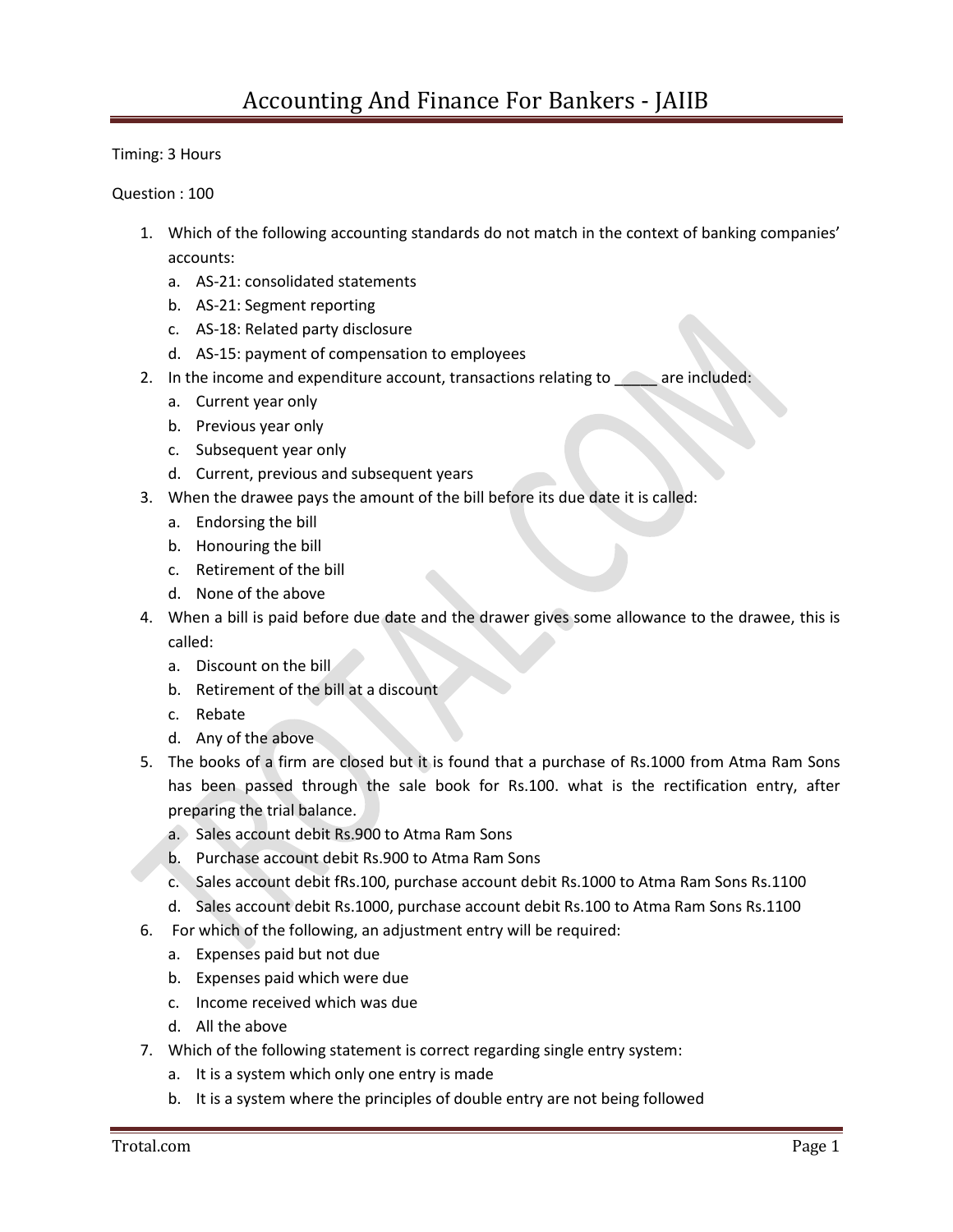- c. It is a system takes into account only cash transactions
- d. None of the above
- 8. A machinery is purchased for a total price of Rs.1 lac with expected useful life of 5 years. What is the amount of depreciation at double declining balance method for calculation of depreciation, in the  $2^{nd}$  year:
	- a. Rs.20000
	- b. Rs.24000
	- c. Rs.30000
	- d. Rs.40000
- 9. A car is purchased for Rs.310000 with a scrap value of Rs.60000 at the end of 5 years' useful life during Sept 2008, what is the written down value as on mar31, 2009 (which is closing date of financial year).
	- a. 310000
	- b. 260000
	- c. 250000
	- d. 200000
- 10. The amount of undercasting of credit side of bank column of the cash book will be deducted from the overdraft as per:
	- a. Cash book
	- b. Pass book
	- c. Both the books
	- d. None of the above
- 11. A firm had written off a sum of Rs.5000 as bad debt. However, in the following year a sum of Rs.3500 was received as recovery. What will be the impact of this recovery:
	- a. Reduce the debtors by that amount
	- b. Increase the debtors by that amount
	- c. Increase the profits by that amount
	- d. Increase the liability by double the amount
- 12. If a two- sided error has taken place, it will be corrected:
	- a. Debiting the suspense account
	- b. By correcting the positing
	- c. By passing a journal entry
	- d. None of the above
- 13. After preparation of trial balance it is observed that the goods amounting to Rs.10000 sold to Ashok & Sons were posted as Rs.1000 to their account. The rectification entry will be:
	- a. Suspense account debit to Ashok & Sons Rs.9000
	- b. Ashok & sons debit to sales account Rs.9000
	- c. Sales account debit to suspense account Rs.10000
	- d. Ashok & sons debit to suspense account Rs.9000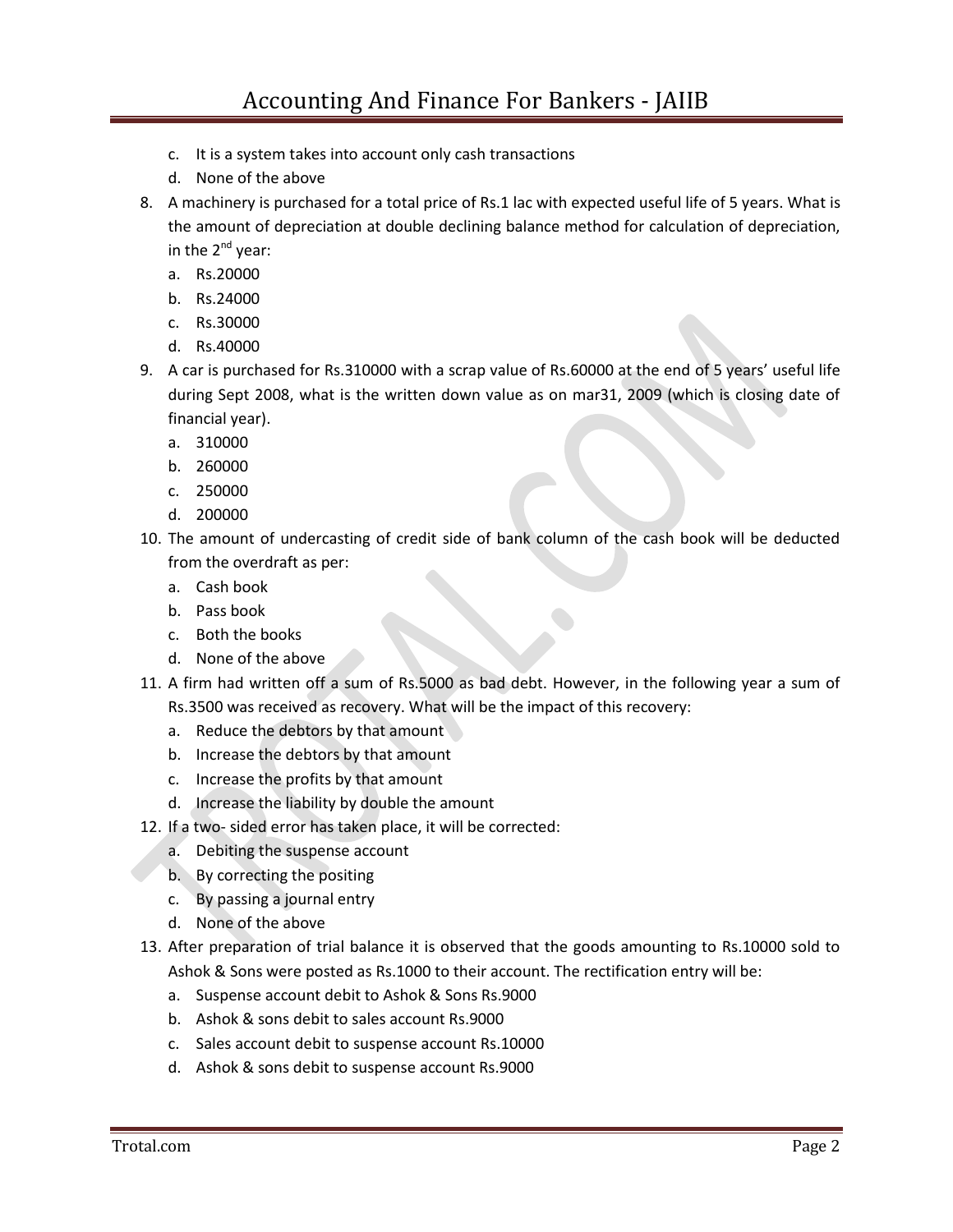## Accounting And Finance For Bankers - JAIIB

- 14. When a company issues shares and the calls amount in instalment i.e. application money, allotment money, call money, the amount of single call:
	- a. Should not be less than 25% of the face value
	- b. Should not be less than 20% of the face value
	- c. Should not be more than 25% of the face value
	- d. Should not be more than 20% of the face value
- 15. The shares of Rs.100 each, are issued at 10% discount and are forfeited for non payment of call money of Rs.20 each. Which of the following journal entry will not be correct:
	- a. Forfeited shares account-credit Rs.60
	- b. Discount on issue of shares cr Rs.10
	- c. Share capital account debit Rs.100
	- d. Share  $1^{st}$  and final call- debit Rs.30
- 16. What adjustment entry will be passed for the goods taken by the promoter out of the goods purchased for the business:
	- a. Purchase account debit to credit the drawing account
	- b. Capital account debit to credit the purchase account
	- c. Drawing account debit to credit the purchase a/c
	- d. Purchase account debit to credit the capital account
- 17. Forex rate in Delhi is 1 US  $\frac{2}{5}$  = 48.80/90. In London the 1 Euro = US  $\frac{2}{5}$  1.60/65 pound sterling. What is the cross rate for Euro.
	- a. 78.08
	- b. 77.92
	- c. 77.65
	- d. 77.02
- 18. Spot rate is 1 US  $\zeta$  = 48.10 and 2 months forward is available at 1 US = 48.50.
	- a. Forward is at a premium
	- b. Forward is at a discount
	- c. Spot is at a premium
	- d. Spot is at a discount
- 19. Which of the following does not match:
	- a. Purchase of machinery for sale- revenue expenditure
	- b. Advertisement expenses deferred revenue expenses
	- c. Payment of wages to labourer- revenue expenditure
	- d. Purchase of goods for trade- capital expenditure
- 20. If there is overdraft with the bank, the bank column of the cash book will show:
	- a. A credit balance
	- b. A debit balance
	- c. Either a debit balance or a credit balance
	- d. Neither a debit balance or a credit balance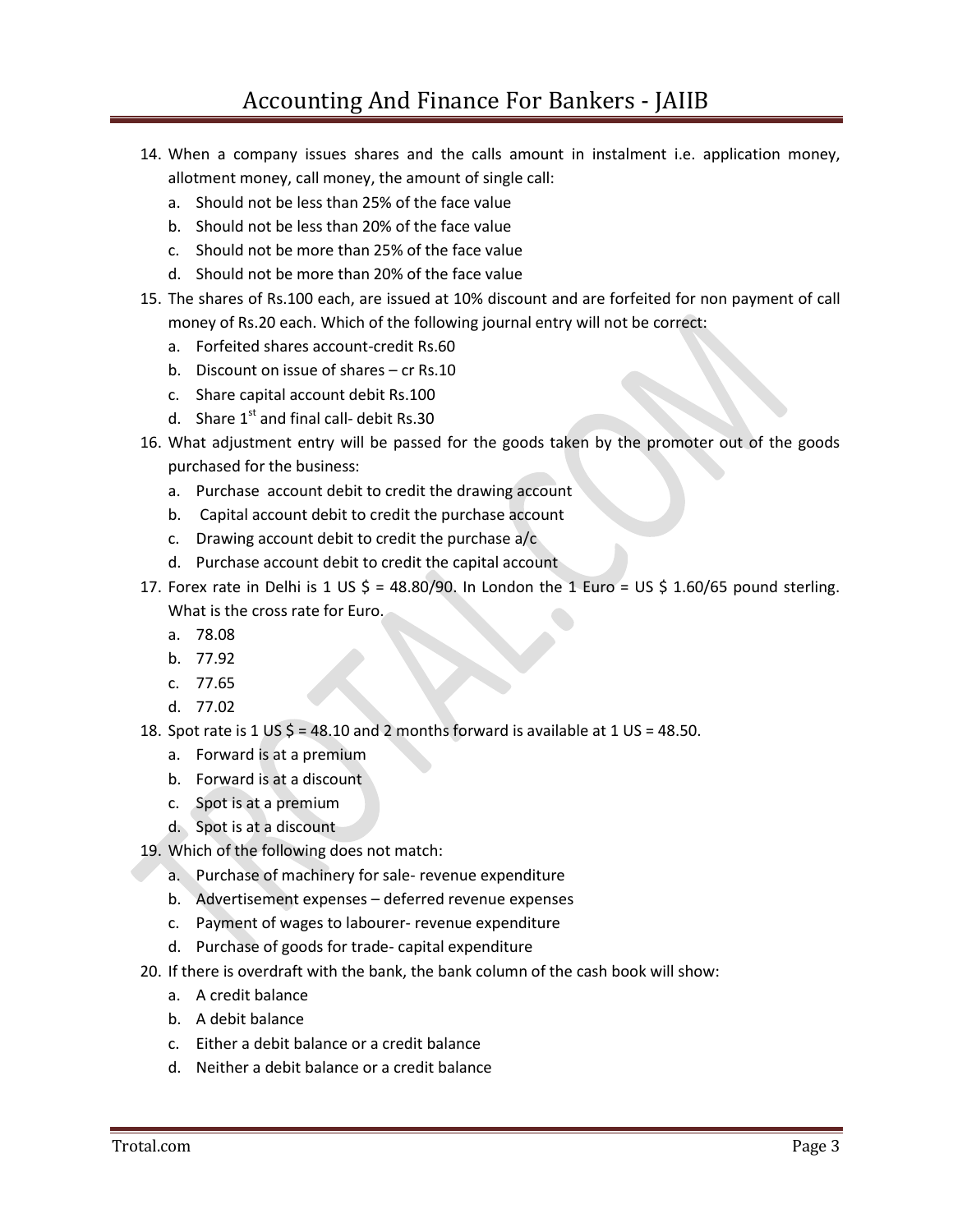- 21. The trial balance in which the total of debit side and total of credit side of each ledger account is taken into account is called:
	- a. Main trial balance
	- b. Net trial balance
	- c. Trial balance
	- d. Gross trial balance
- 22. The pricing method under which the price is determined by subtracting an appropriate gross mark up from the sale price, to an unrelated  $3<sup>rd</sup>$  party, with the appropriate gross margin being determined by examining the conditions, under which the goods are sold and comparing the said transaction to other  $3<sup>rd</sup>$  party transaction, is called:
	- a. Comparable uncontrolled price method
	- b. Cost plus method
	- c. Re-sale price method
	- d. Non-traditional method
- 23. A firm has been following the practice of not charging annual depreciation. At the time of sale of assets, it shows the difference between sale price and original cost as gain or loss in the year of sale. Which accounting concept is being violated.
	- a. Consistency concept
	- b. Conservatism concept
	- c. Money value concept
	- d. Periodicity concept
- 24. Which of the following is correct formula for calculation of future value of an annuity due (beginning of period).
	- a.  $C \times ((1+r)n 1/r)$
	- b.  $C \times ((1+r)n 1/r) \times (1+r)$
	- c.  $C / ((1+r)n 1/r) \times (1+r)$
	- d.  $C \times ((1+r)n 1/r) / (1+r)$
- 25. X is to receive Rs.5000 at beginning of every year for 5 year for 5 years at calculate the present value of annuity due).
	- a. 23630.50
	- b. 22729.60
	- c. 21942.15
	- d. 21308.75
- 26. When a firm makes payment to another firm by way of a cheque the bank debits the same, after a time lag when cheque is presented. In the meantime, if cash book balance of cash book, the amount of cheque:
	- a. Is added if the firm has a current account
	- b. Is deducted if the firm has a current account
	- c. Is added if the firm has a overdraft account
	- d. Is added in all circumstances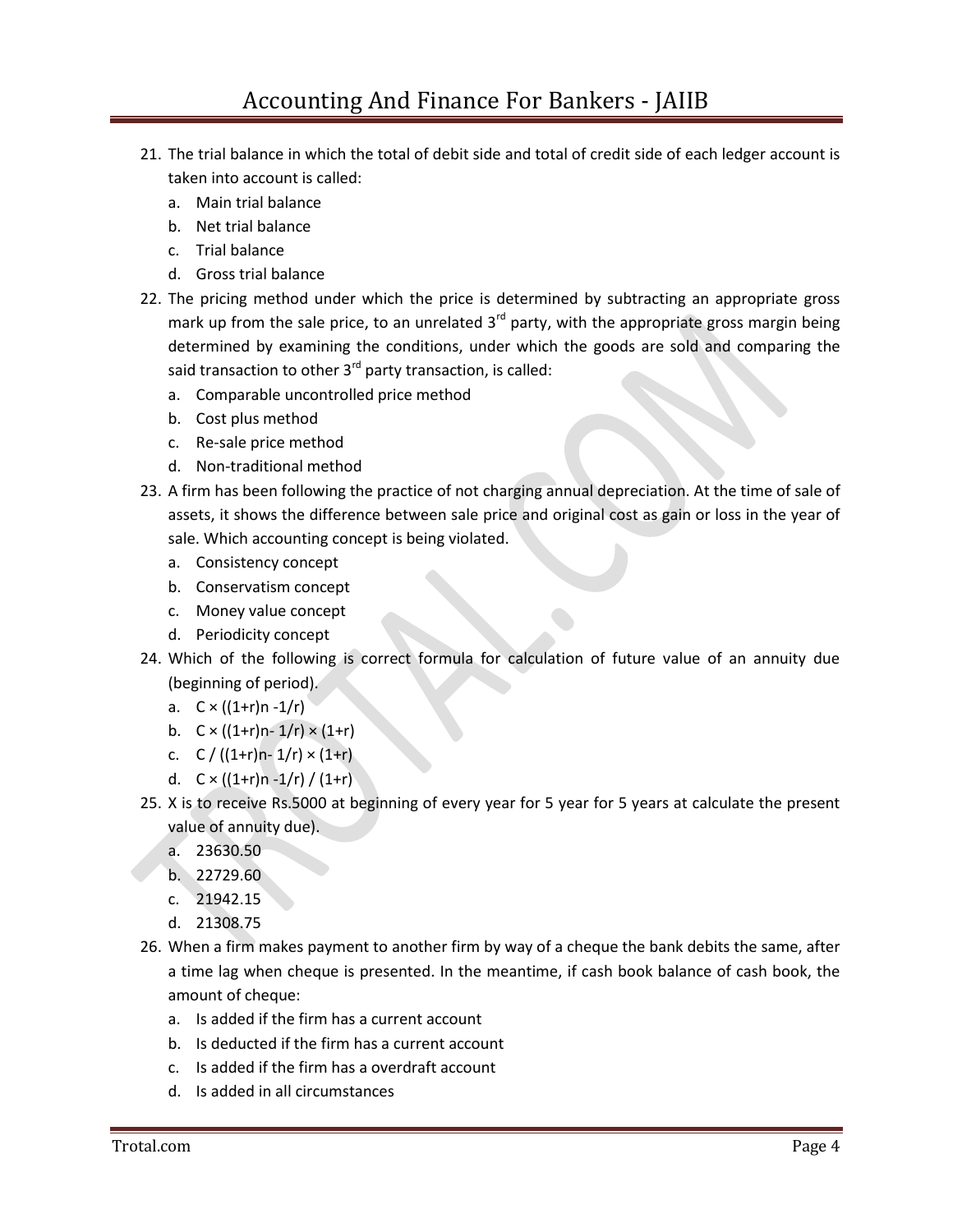- 27. Balance in cash book of a firm is Rs.9500. It is noticed that (a) the payment side of the cash book is undercast by Rs.200 (b) a cheque of Rs.5000 issued by the firm is not entered in the bank column of the cash but bank has paid it. The balance in the pass- book chould be:
	- a. 9500
	- b. 9300
	- c. 4300
	- d. 4500
- 28. A firm purchased new machinery for Rs.3.20 lac. It is to charge depreciation @ 6%, 5% and 4% for 1<sup>st</sup>, 2<sup>nd</sup> and 3<sup>rd</sup> year respectively. And the end of 3<sup>rd</sup> year, its written down value will be:
	- a. 269500
	- b. 271940
	- c. 274400
	- d. 275900
- 29. A firm paid cartage of Rs.200 on account of transportation of newly purchased machinery to the cartage account. It will affect which of the following accounts?
	- a. Cartage account
	- b. Machinery account
	- c. Cash account
	- d. Cartage and machinery accounts
- 30. Which of the following transactions will result in increase in asset and increase in liability?
	- a. Payment made to Creditors in cash
	- b. Goodwill account written off
	- c. Issue of Bonus shares
	- d. Machinery purchased on credit
- 31. When there is favourable balance as per cash book, and the cheque issued but not presented, to reach the balance in pass book, for this amount would be:
	- a. Added
	- b. Deducted
	- c. Not given any weightage
	- d. None of the above
- 32. The depreciation has been charged and it has been debited to fixed asset account. It is an:
	- a. Error of omission
	- b. Error of Commission
	- c. Error of principle
	- d. Compensating error
- 33. A bond face value of Rs.100 and coupon of 10%. Its remaining maturity period is 6 years. At 11% YTM, its market value is:
	- a. 96.10
	- b. 95.95
	- c. 95.80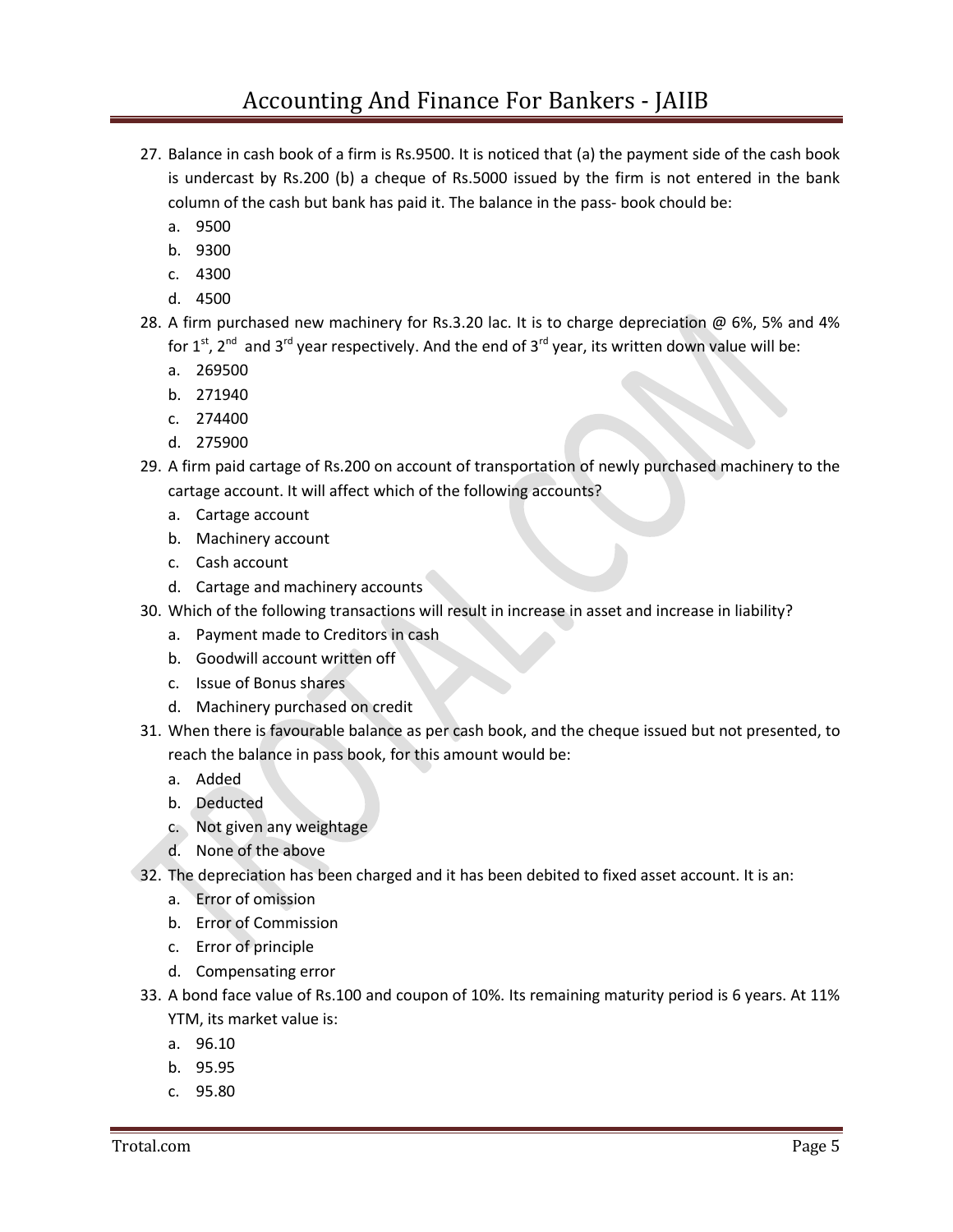- d. 94.90
- 34. The liabilities that are repayable only when business will be terminated are called:
	- a. Fixed liabilities
	- b. Long term liabilities
	- c. Contingent liabilities
	- d. Current liabilities
- 35. For a given difference between YTM and coupon rate of a bond:
	- a. Shorter the maturity, greater will be change in price with change in YTM
	- b. Longer the maturity, greater will be change in price with change in YTM
	- c. Longer the maturity, shorter will be change in price with change in YTM
	- d. No change
- 36. A bond with a face value of Rs.100 has a maturity period of 5 years. If the YTM decreases to 9%, what will be the change in the price:
	- a. Increase 3.9%
	- b. Decrease 3.9%
	- c. Increase 2.7%
	- d. Decrease 2.7%
- 37. If YTM increase by 20%, the market price of Bond- A will change to:
	- a. 110
	- b. 106
	- c. 100
	- d. 98.40
- 38. Adjustment entry for bad debts is:
	- a. Bad Debts Dr. to P & l A/c or
	- b. Provision for bad & doubtful a/c Dr. to bad Debts
	- c. Bad debts Dr. to Debtors Cr.
	- d. P & L A/c Dr. to bad Debts Cr.
- 39. On a bond. the investor is subject to interest rate risk on account of (a) re-investment of annual interest (b) capital loss on account of change in the value of bond due to increase in market interest rates.
	- a. Only (a)
	- b. Only (b)
	- c. A and b both
	- d. None of these
- 40. If duration of a bond is 5 years, which of the following statement would be true:
	- a. Its payable after 5 years
	- b. Interest rate risk will disappear on the bond, if the holding of bond is for 5 years
	- c. No change in value of bond will take place within 5 years
	- d. Change in price of bond within 5 years will not affect the investor.
- 41. Which of the following expenses by a firm cannot be taken as part of capital expenditure: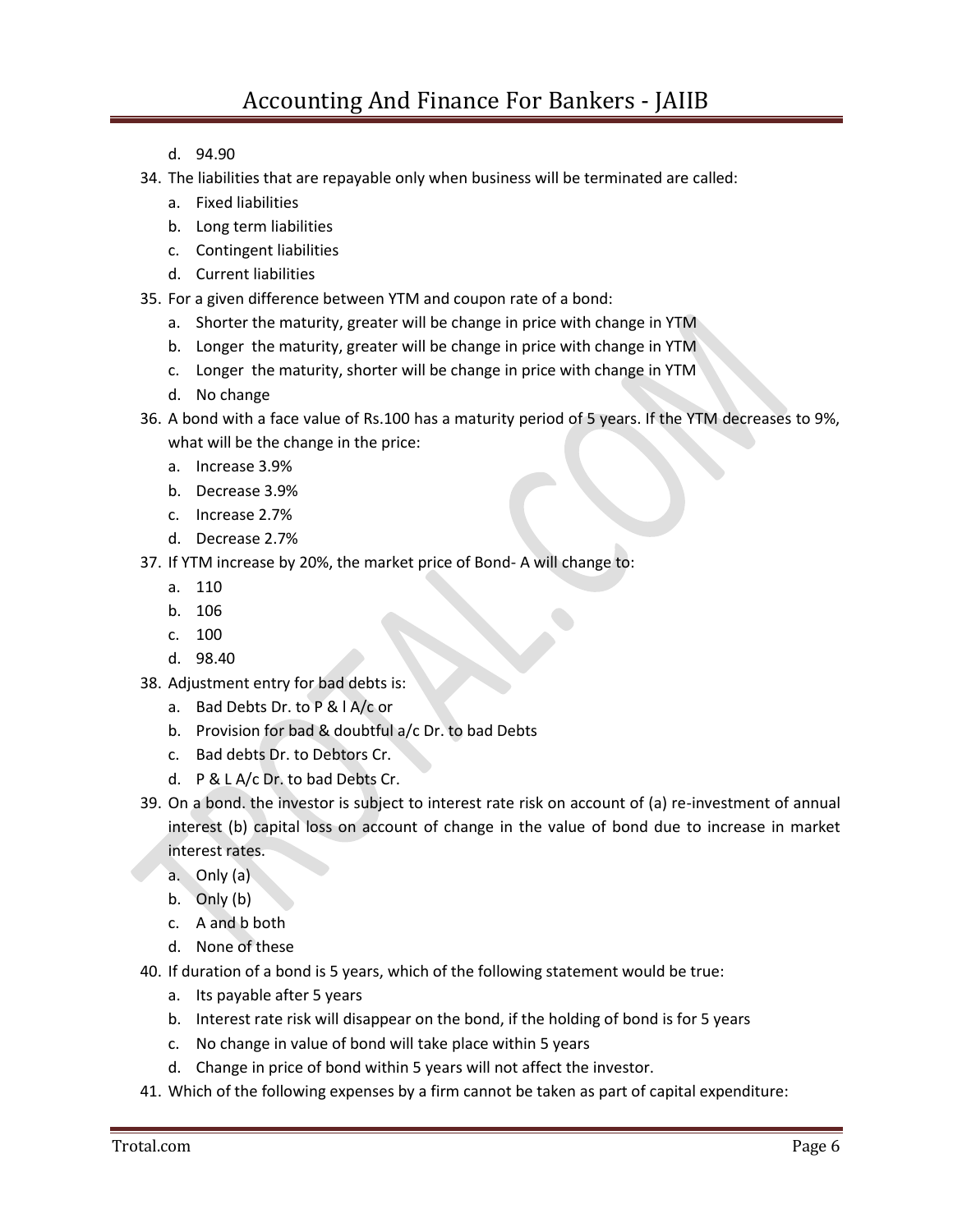- a. Land & building
- b. Plant and machinery
- c. Technical know-how
- d. None of the above
- 42. The appraisal method for capital expenditure, under which it is examined, how much period the invested funds will come back as cash inflow is called:
	- a. Pay-back method
	- b. Rate of return method
	- c. Net present value method
	- d. Internal rate of return
- 43. A firm has taken term loan from bank for construction of building . It will:
	- a. Increase the asset and increase the liability
	- b. Increase the asset and decrease the liability
	- c. Increase one asset and decrease another asset
	- d. Decrease one asset and decrease one liability
- 44. The process under which the future value of present cash flows is determined is called:
	- a. Discounting
	- b. Compounding
	- c. Net present value
	- d. Internal rate of return
- 45. Which of the following is an error of omission:
	- a. Wages account debited although services of labour used for building construction
	- b. Goods purchased for cash from XYZ and their account credited
	- c. Sale of goods made to ABC, but not entered.
	- d. An entry of Rs.927 posted as Rs.972.
- 46. Which of the following is not a source of finance for capital expenditure project:
	- a. Bank cash credit and trade creditors
	- b. Bank term loan and subsidy from govt.
	- c. Institutional term loan and promoters' equity
	- d. Long term unsecured loans and debentures
- 47. Based on the above information, what is the payback period of Project A
	- a. 5 years
	- b. 5 years and 2.5 month
	- c. 6 years and 1.33 month
	- d. 6 years and 8.12 month
- 48. Based on the payback period. What is the payback period of project-B
	- a. 4 years and 7.63 months
	- b. 4 years and 9.12 months
	- c. 5 years and 2 months
	- d. 5 years and 4.33 months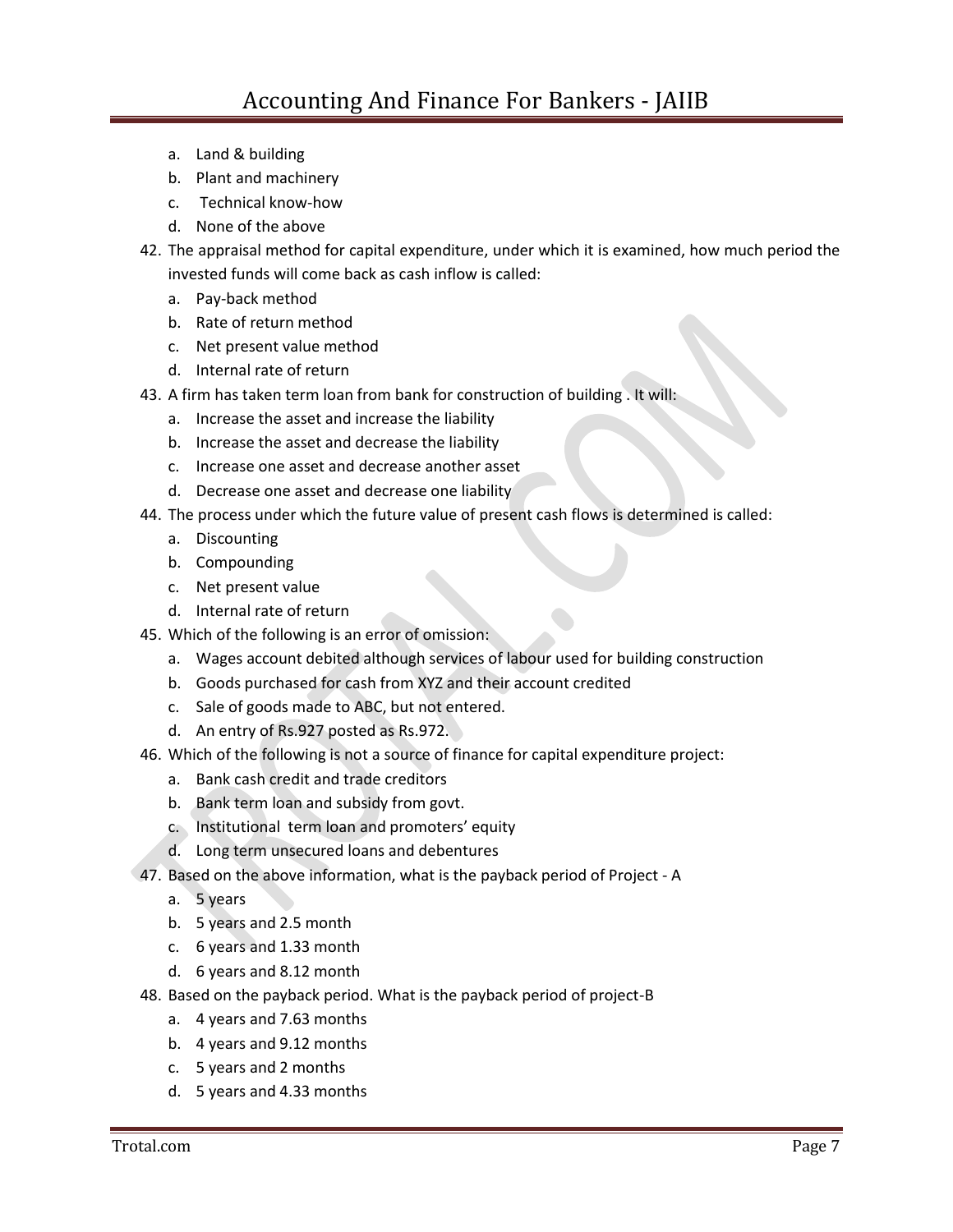## Accounting And Finance For Bankers - JAIIB

- 49. Based on the above information, which project is preferable for investment and why:
	- a. Project A with higher payback period
	- b. Project A with lower payback period
	- c. Project B with higher payback period
	- d. Project B with lower payback period
- 50. In the above case, what is the accounting rate of return of Project A:
	- a. 28%
	- b. 31%
	- c. 33%
	- d. 35%
- 51. In the above case, what is the accounting rate of return of Project B:
	- a. 28%
	- b. 31%
	- c. 33%
	- d. 35%
- 52. Based on the accounting rate of return, which project is preferable for investment and why:
	- a. Project A with higher accounting rate of return
	- b. Project A with lower accounting rate of return
	- c. Project B with higher accounting rate of return
	- d. Project B with lower accounting rate of return
- 53. X wants Rs.340000 to replace his car after 5 years. He wants to save and invest in equal monthly instalments at 12% p.a How much money will be deposited every month:
	- a. 4136.80
	- b. 4163.20
	- c. 4182.20
	- d. 4203.40
- 54. X has been saving Rs.2000 at 10% p.a compounded annually. What will be amount at the end of 3<sup>rd</sup> year.
	- a. 6540
	- b. 6620
	- c. 6690
	- d. 6710
- 55. The depreciation is calculated as:
	- a. Original cost / percentage rate of depreciation
	- b. Original cost / no. of years of useful life
	- c. Original cost/ total life of the asset
	- d. Invoice price/ total life of the asset
- 56. If scrap value of the machinery is given, the amount of depreciation is worked out as:
	- a. Original cost. / percentage rate of depreciation
	- b. Original cost / no. of years of useful life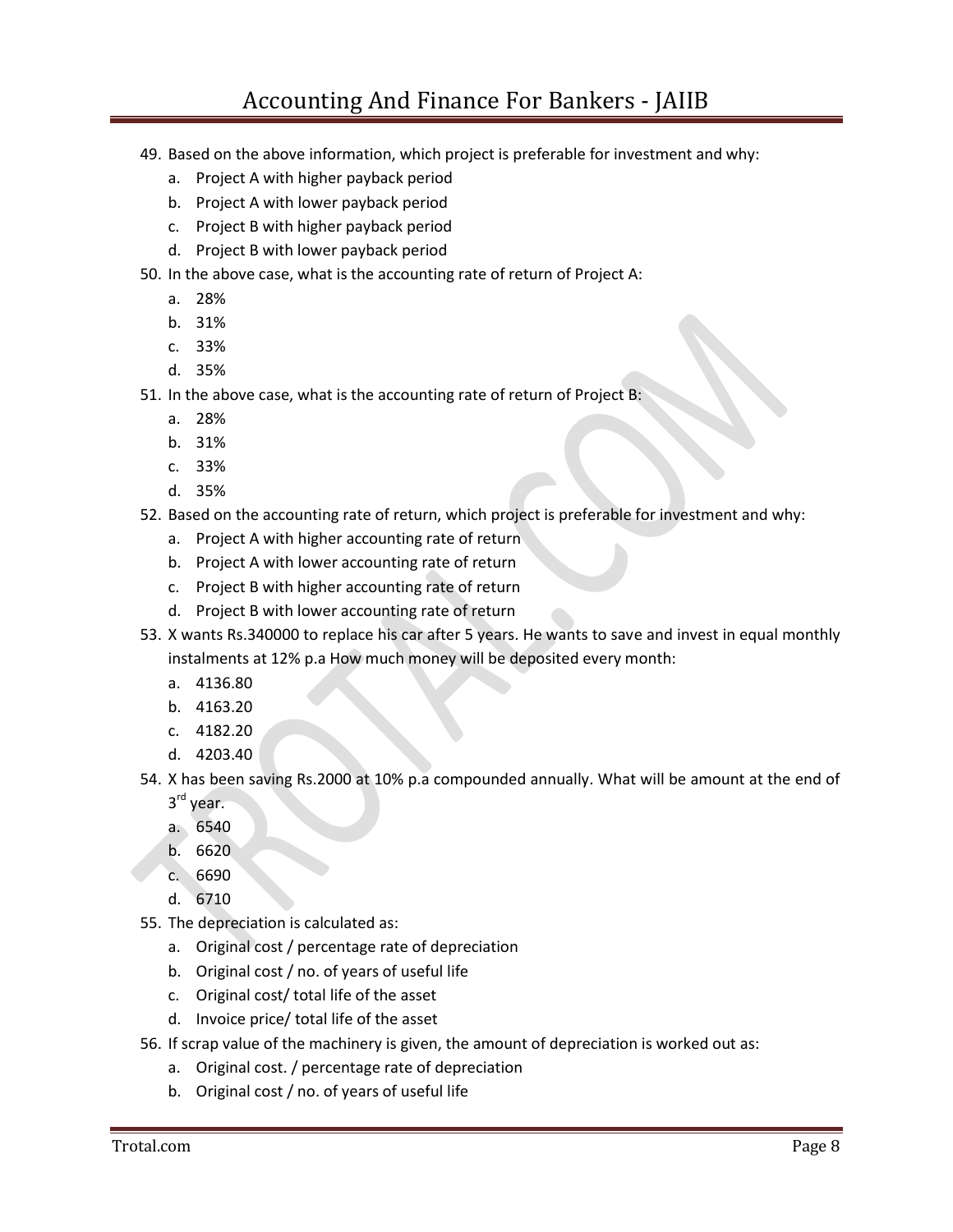## Accounting And Finance For Bankers - JAIIB

- c. Original cost / scrap value / no. of years of useful life
- d. Invoice price scrap value / total life of the asset
- 57. The scrap value of a machinery with original cost of Rs.1 lac is estimated at Rs.10000. Its useful life is 6 years. The depreciated value at the end of  $4<sup>th</sup>$  year is:
	- a. 30000
	- b. 35000
	- c. 40000
	- d. 45000
- 58. A person wants to remit Euro and there is no quotation with the bank for Euro. Bank works out the rate through Re/\$ rate and \$ /Euro rate. This is called:
	- a. Bid rate
	- b. Offer rate
	- c. Cross rate
	- d. Floating rate
- 59. On a particular amount, the simple interest is Rs.306 for 2 years and the compound interest is 450 for 3 years. What is the principal amount:
	- a. 3750
	- b. 3775
	- c. 3820
	- d. 3860
- 60. X had borrowed Rs.65600 at 5% interest for 2 years to be payable in 2 annual instalment. What is the amount of annual instalment:
	- a. 33450
	- b. 33980
	- c. 34890
	- d. 35280
- 61. Spot exchange rate is 1 Euro = \$ 1.40 and swap rate (called forward points) is 0.0105. Calculate 90 days interest differential assuming 360 days in a year.
	- a. 4%
	- b. 3.50%
	- c. 3.25%
	- d. 3%
- 62. Accounting system which is associated with the need of the business owners to keep record of their transactions, property etc, dues they owe and debts others owe them, is:
	- a. Financial accounting
	- b. Steward accounting
	- c. Cost accounting
	- d. Management accounting
- 63. Accounting system which is used ascertaining the costs with a view to control them and also make assessment of profitability and efficiency of the business, is: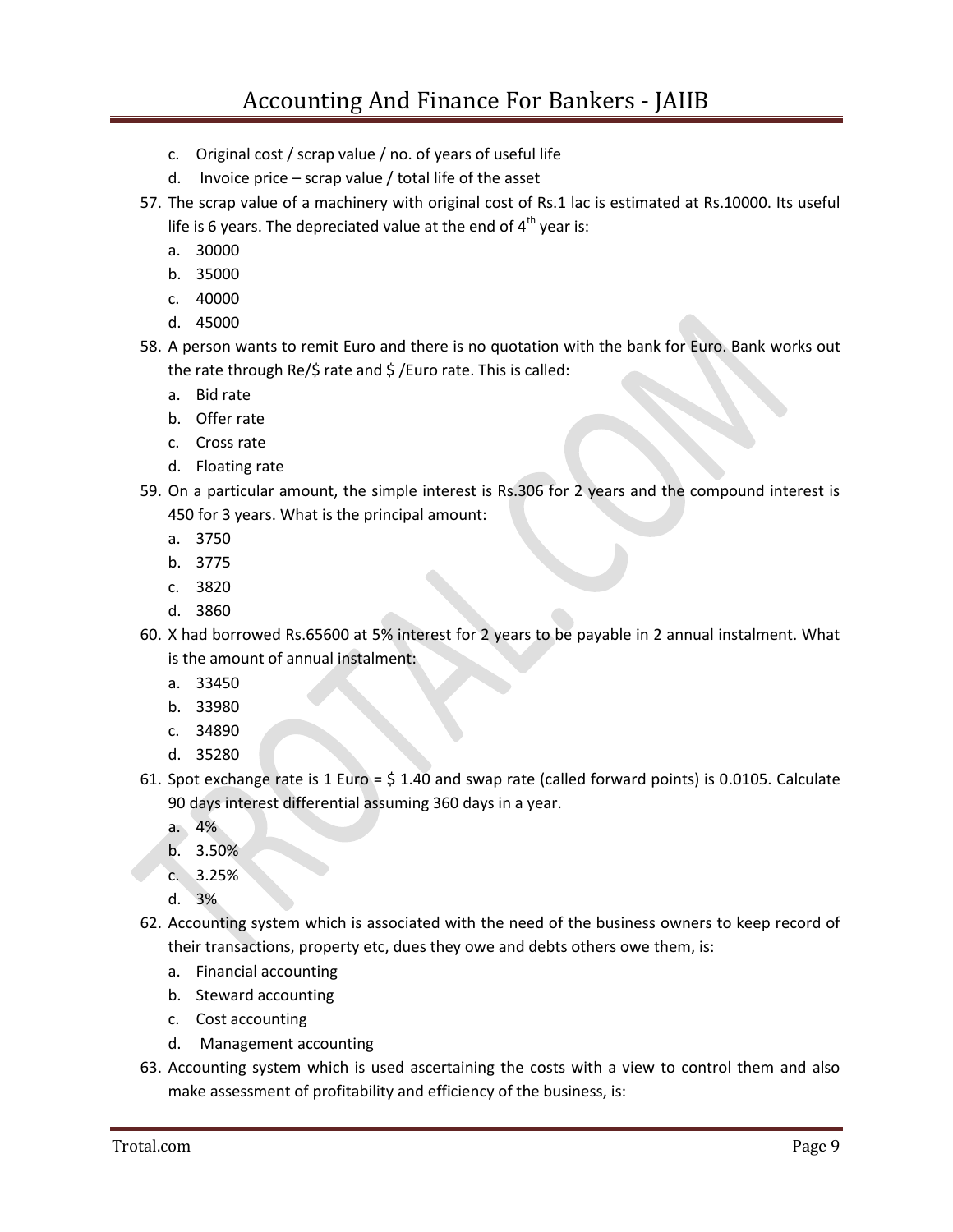- a. Human resources accounting
- b. Social responsibility accounting
- c. Cost accounting
- d. Management accounting
- 64. As per accounting standard No.22, the aggregate of current tax and deferred tax charged of credited to the statement of profit and loss for the period, is called:
	- a. Taxable income or loss
	- b. Tax expenses
	- c. Deferred tax
	- d. Accounting income
- 65. A cheque issued by a firm is recorded on \_\_\_\_\_\_ side of the
	- a. Payment ,cash book
	- b. Receipt, cash book
	- c. Payment, journal
	- d. Receipt, journal
- 66. The price at which two unrelated and non-desperate parties would agree to a transactions is called:
	- a. Cost pricing
	- b. Transfer pricing
	- c. Opportunity pricing
	- d. Arm's length pricing
- 67. Firm-A sells goods on credit as well cash. For goods worth Rs.50000 the payment is yet to be received although goods were supplied, two months earlier to closing of the financial year.
	- a. If it is not accounted for in the books it will have no effect and no accounting practice will be violated.
	- b. If it is accounted for, the profit will be increased without any reason to do so.
	- c. If it is accounted for, the profit position will be true and fair.
	- d. No accounting practice will be violated by not doing so.
- 68. A firm sells goods worth Rs.50000 to M/s XYZ in cash. In this case, which two accounts are involved:
	- a. Cash account and XYZ account
	- b. XYZ account and goods account
	- c. Goods account and cash account
	- d. Incomplete information
- 69. A firm sells goods worth Rs.50000 to M/s XYZ in cash. In this case, while crediting the account, the following principle will be followed:
	- a. Credit the giver
	- b. Credit the receiver
	- c. Credit what comes in
	- d. Credit what goes out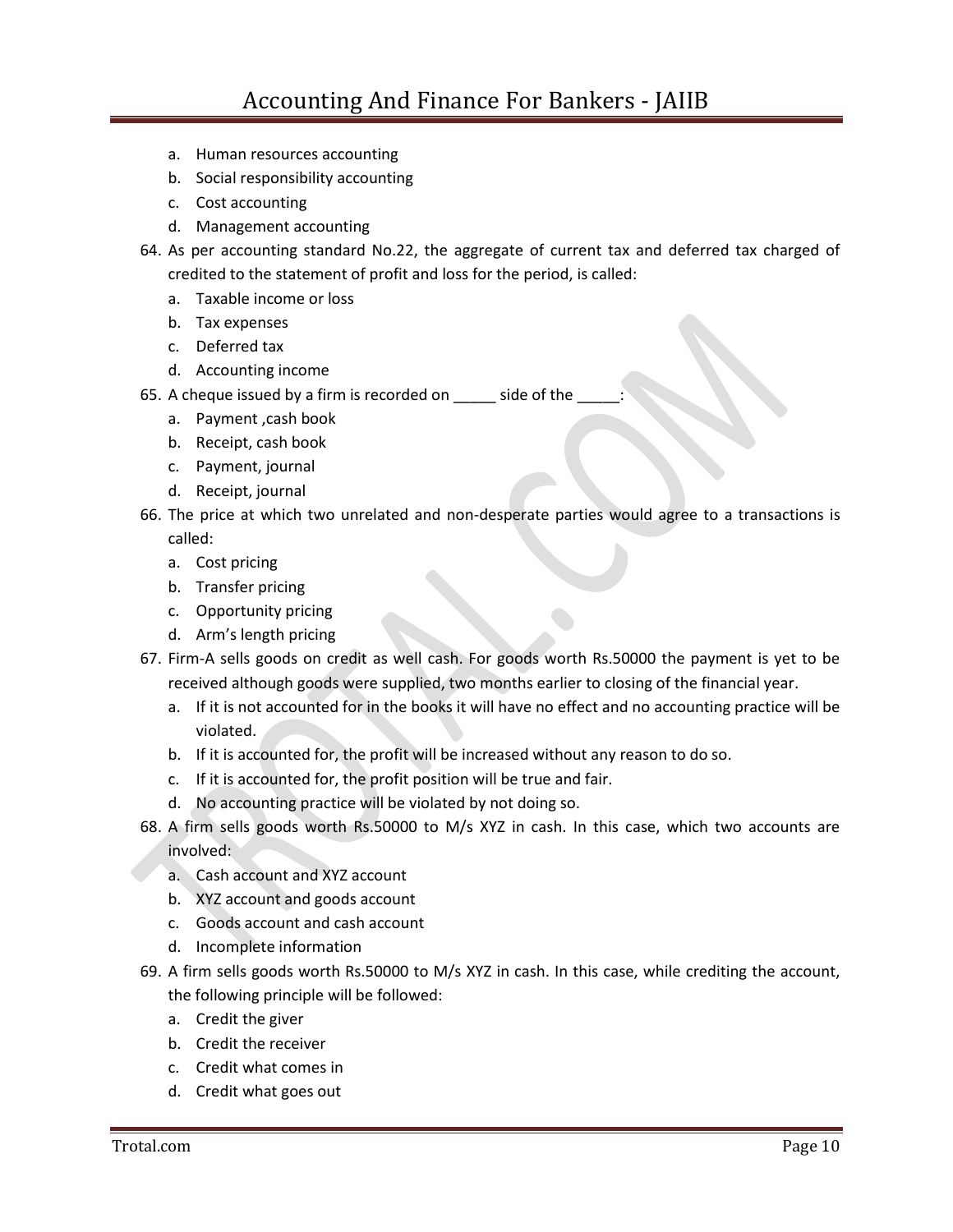- 70. A persons owes some amount to the firm, is called \_\_\_\_\_\_\_\_ of the firm:
	- a. Debtor
	- b. Creditor
	- c. Customer
	- d. Lender
- 71. Balance as per pass-book is Rs.23000 in the overdraft account as on Sep 30,2008. It is observed that (a) a cheque of Rs.3000 deposited by the firm has been received by the bank as dishonoured. (b) bank has debited Rs.50 as cheque returning charges (c) bank has dishonoured a cheque of Rs.1000 by mistake, which the firm had issued to make payment. The balance as per cash book should be:
	- a. 20950
	- b. 21000
	- c. 24050
	- d. 25050
- 72. Which of the following statement is not correct in the context of bank reconciliation statement:
	- a. Cheque issued by a firm is recorded in the cash book
	- b. Cheque deposited by a firm is first recorded in the pass-book
	- c. Direct deposit by a customer of a firm, in bank account, is credited by te bank
	- d. Direct debit by the bank is later on credited by the firm to bank account its books.
- 73. A company had issued share with face value of Rs.100 + premium of rs.200 On certain shares, the application money and allotment money of rs.40 each has been received but due to nonreceipt of  $1<sup>st</sup>$  call money, few shares have been forfeited. Which of the following statement is correct:
	- a. Debit to share capital Rs.100 per share to be made
	- b. Debit to share capital Rs.300 per share to be made
	- c. Debit to share capital Rs.80 per share to be made
	- d. Debit to share application at Rs.100 to be made
- 74. The shareholders of a company have a fixed liability to pay, in case of liquidation of the company, It is called:
	- a. Company limited by shares
	- b. Company limited by guarantee
	- c. Company with limited liability
	- d. Company with unlimited liability
- 75. For making adjustment in respect of closing stocks, which of the following is debited:
	- a. Purchase account
	- b. Trading account
	- c. Closing stocks
	- d. Balance sheet asset side
- 76. For which of the following, an adjustment entry will not be required:
	- a. Salary of Rs.3000, paid in advance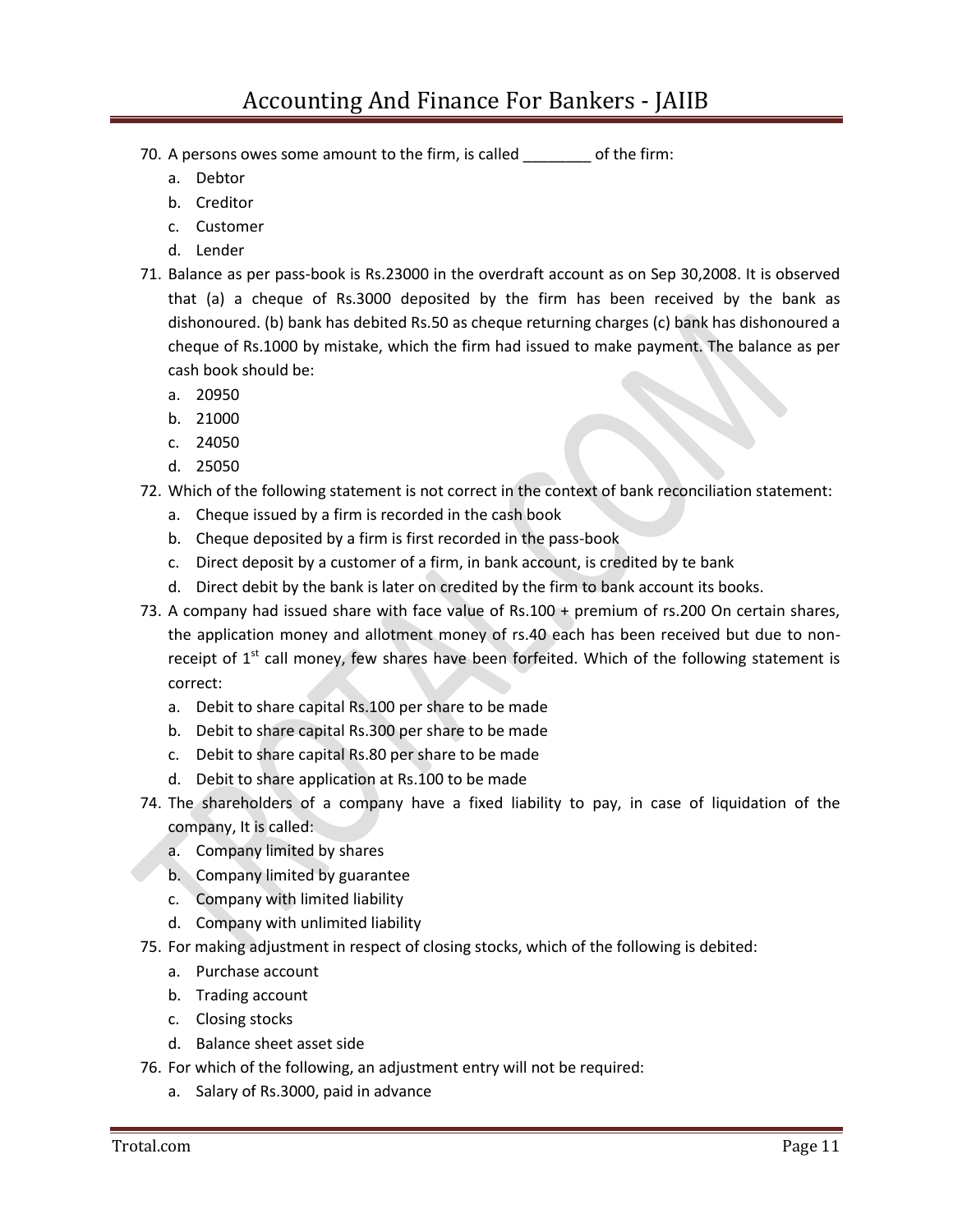- b. Commission due Rs.1000, but not advance
- c. Commission payable Rs.300 during the year, paid
- d. Rent due Rs.2000 but not paid.
- 77. All the material information relating to business transactions is required to be given by a company in its balance, due to which of the following:
	- a. Accounting period concept
	- b. Full disclosure concept
	- c. Materiality concept
	- d. All the above
- 78. Of commission is received in advance and adjustment entry is passed, which of the following will not be true:
	- a. It will reduce the commission income
	- b. It will reduce the profit
	- c. It will reduce the net worth
	- d. It will be shown on the asset side of the balance sheet at income received in advance.
- 79. Which among the following accounting standards deal with inventory valuation:
	- a. AS-2
	- b. AS-4
	- c. AS-9
	- d. AS-11

80. When a bill is drawn by a party on the other party which of he following accounts is credited:

- a. Bills receivable account
- b. Debtor's account
- c. Creditor's account
- d. Bills payable account
- 81. If trade discount allowed appears in the trial balance, it will be finally adjusted as:
	- a. Debit entry in the profit and loss account
	- b. Debit entry in the trading and manufacturing account
	- c. Asset in the balance sheet
	- d. Deduction from sales in the trading account
- 82. When a firm withdraws money from bank, in the cash book, the amount of withdrawal is:
	- a. Credited
	- b. Debited
	- c. No charge
	- d. None of the above
- 83. When a bill is endorsed by the drawer in favour of another party, the drawee is required to debit which of the following accounts:
	- a. Bills receivable account
	- b. Bills payable account
	- c. No entry is needed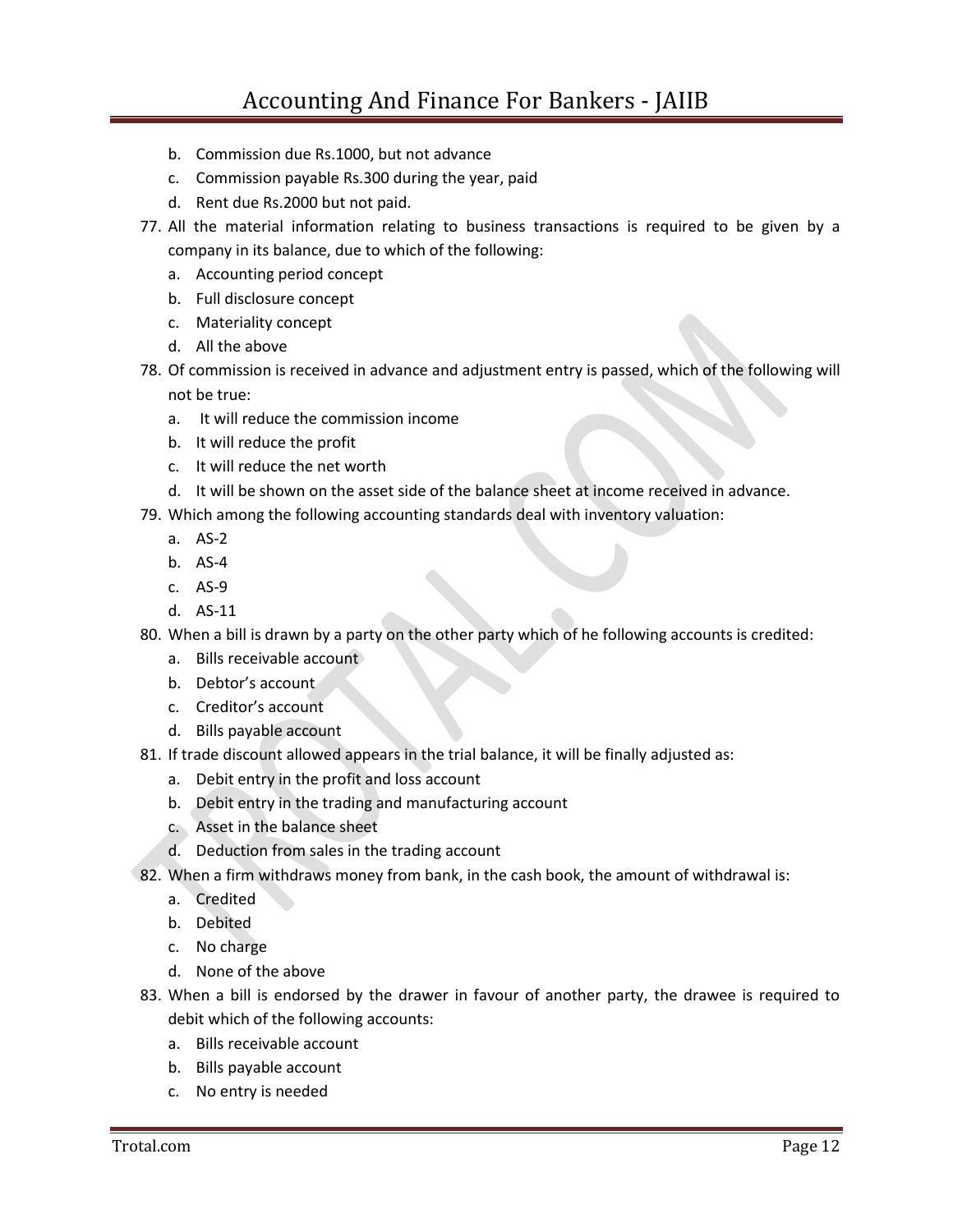- d. Endorsee's account
- 84. When loss of stock takes place due to theft or fire etc. it is called:
	- a. Total loss
	- b. Normal loss
	- c. Contingent loss
	- d. Abnormal loss
- 85. A sum of rs.2500 has been spent by a firm to replace the worn-out parts of the machinery. This will be trusted as:
	- a. Revenue expenditure
	- b. Capital expenditure
	- c. Deferred revenue expenditure
	- d. Intangible asset
- 86. All receipts and payment made In cash, including cheques are recorded in:
	- a. Balance sheet
	- b. Income and expenditure account
	- c. Receipt and payment account
	- d. Profit and loss account
- 87. Which of the following kinds of accounts are recorded in the ledger:
	- a. Real accounts
	- b. Nominal accounts
	- c. All kinds of accounts
	- d. Personal accounts
- 88. The balance in the pass books is Rs.54000 and it is observed that bank received Rs.2000 through NEFT and also remitted Rs.13000 through NEFT, as per standing instruction. What is the balance as per cash book:
	- a. 43000
	- b. 65000
	- c. 54000
	- d. 39000
- 89. If the proprietor has made certain drawings, the profit will be calculated as under:
	- a. Amount drawings will be added back to the capital to find out the profit
	- b. Amount the drawings will be reduced from the capital to find pout the amount of profit
	- c. The amount of drawings has already been accounted for and cash reduced to that extent
	- d. None of the above
- 90. Accounts and auditors' report a banking company is required to be published (a) in a newspaper circulating in the place where the banking company is having its principal office k(b) it is to be published within 6 months of close of its financial year. (c) this is requirement of rule 15 of Banking regulation (Companies) Rules.
	- a. A to c all correct
	- b. Only a and c correct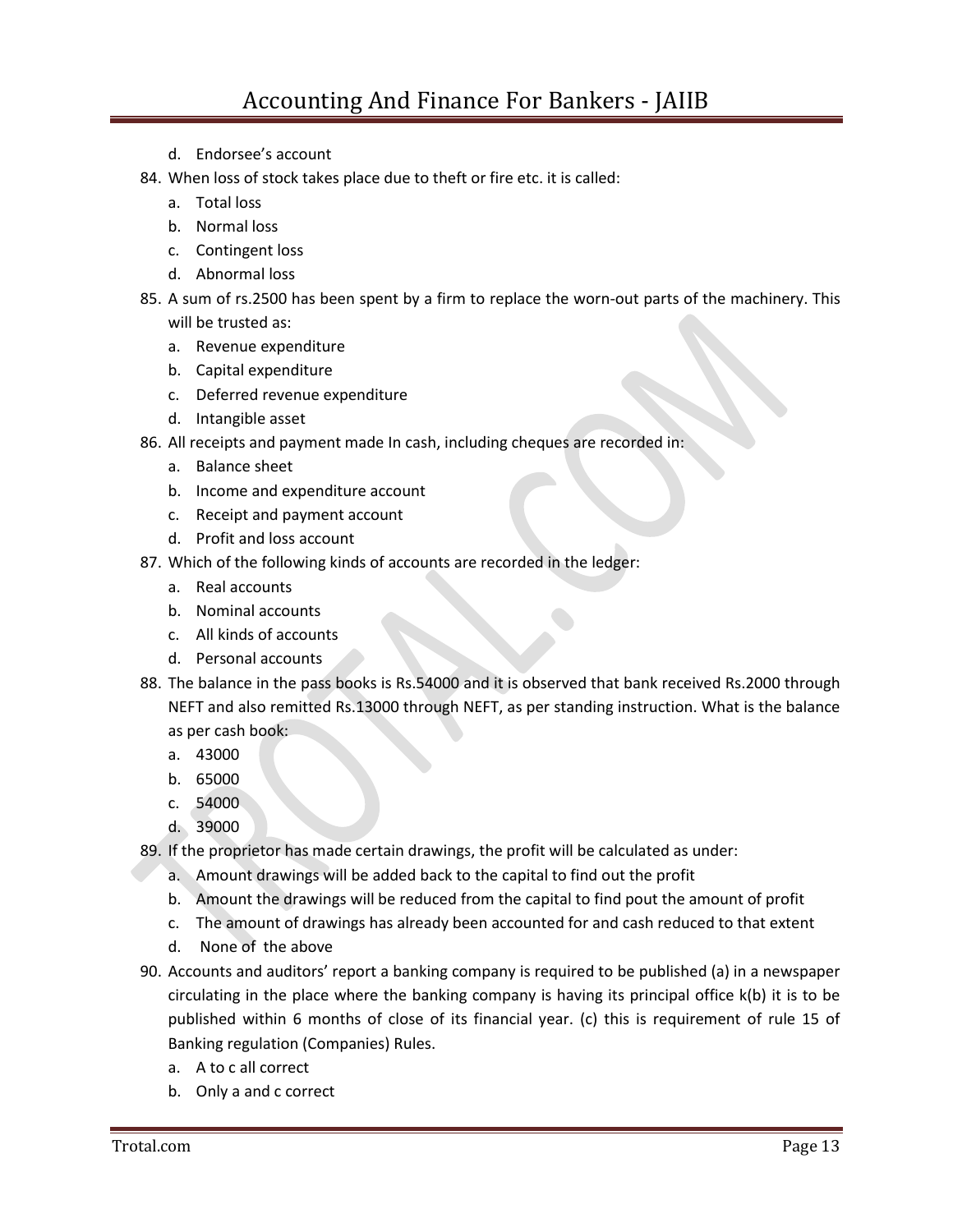- c. Only b and c correct
- d. Only a and b correct
- 91. The balance in the cash book is Rs.30000 overdraft. It is observed that a cheque of Rs.2000 has been debited twice by the bank. Further theh bank credited Rs.3500 to the account of the firm by mistake, while this amount was to be credited to personal account of the partner. What is the balance in the pass book:
	- a. 35500 credit balance
	- b. 28500 debit balance
	- c. 31500 credit balance
	- d. 28500 credit balance
- 92. The finance manager of a company receives 10% commission on the profit after charging commission. The profit of the company are Rs.3.30 lac. What will be amount of commission of the manager:
	- a. Rs.33000
	- b. Rs.30000
	- c. Rs.27767
	- d. Rs.25987
- 93. Pre- operative expenses are shown by a company as:
	- a. Expenditure in the trading account
	- b. Expenditure in the profit loss account
	- c. Asset in the balance sheet
	- d. liability in the balance sheet
- 94. A company comes out with an equity share issue having face value of Rs.10 and charges total Rs.30 for the share. The amount will be credited to:
	- a. entire amount to the share capital account.
	- b. entire amount to the share premium account.
	- c. Rs.10 to share capital and Rs.20 to share premium a/c
	- d. Rs.20 to share capital and Rs.10 to share premium a/c
- 95. A company forfeits 2000 shares of Rs.10 each due to non-payment of  $2^{nd}$  call @ Rs.2. The amount already received is Rs.3 on application, Rs.3 as allotment, Rs.2 as first call. How much amount will be debited to share account:
	- a. Rs.2000
	- b. Rs.8000
	- c. Rs.10000
	- d. None of above
- 96. Which of the following provisions of Companies Act 1956 are not correct:
	- a. Section 209 companies to maintain certain books of account
	- b. Section 210 preparation of final accounts
	- c. Section 211 balance sheet should exhibit true and fair view of state of affair of the company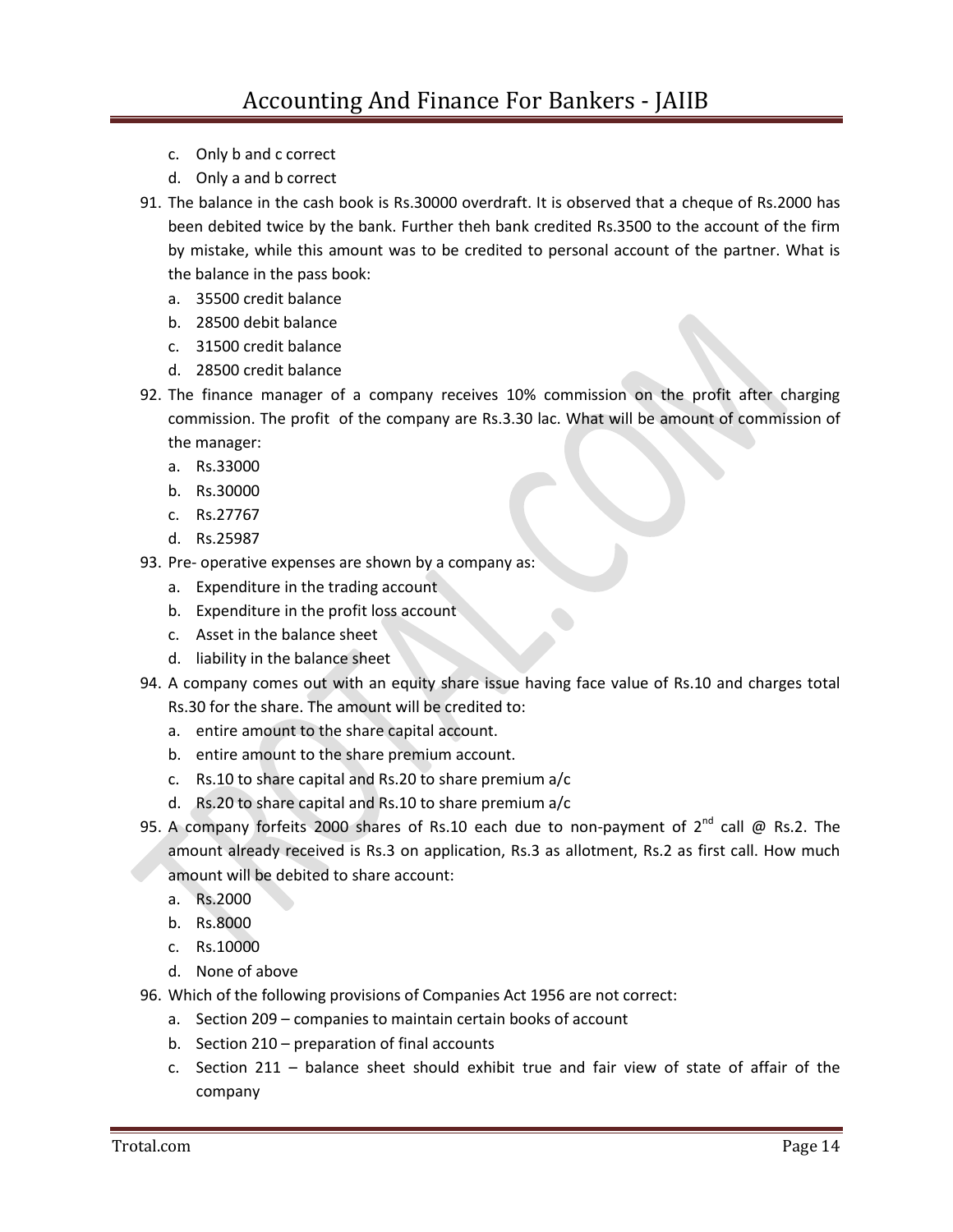- d. Part II schedule VI prescribes the format for preparation of profit and loss account.
- 97. At the end of one year, a sum Rs.10000 at 6% rate of interest when compounded half yearly becomes:
	- a. 10600
	- b. 10609
	- c. 10613
	- d. 10616
- 98. For a capital budgeting expenditure, the net present value of a project at 18% is Rs.15 lac negative, at 10%, it is Rs.12 lac positive and at 14%, it is ZERO. The internal rate of return from the project is:
	- a. 18%, as there is deficit
	- b. 14%, as it is Zero
	- c. 10% as there is surplus
	- d. None of the above
- 99. Expense necessary to produce goods or service in a business organization can be classified as:
	- a. Outflow of assets
	- b. Decrease in assets
	- c. Increase in liabilities
	- d. All the above
- 100. X has been investing Rs.5000 every year at year end, at 5% for 5 years. How much he will get at the end of 5 years (hint calculate the future value of an ordinary annuity):
	- a. 26778.20
	- b. 27278.90
	- c. 27628.15
	- d. 28342.25

Answer

- 1. D
- 2. A
- 3. C
- 4. C
- 5. C
- 6. A
- 7. B
- 8. B
- 9. B
- 10. B
- 11. C
- 12. C
- 13. D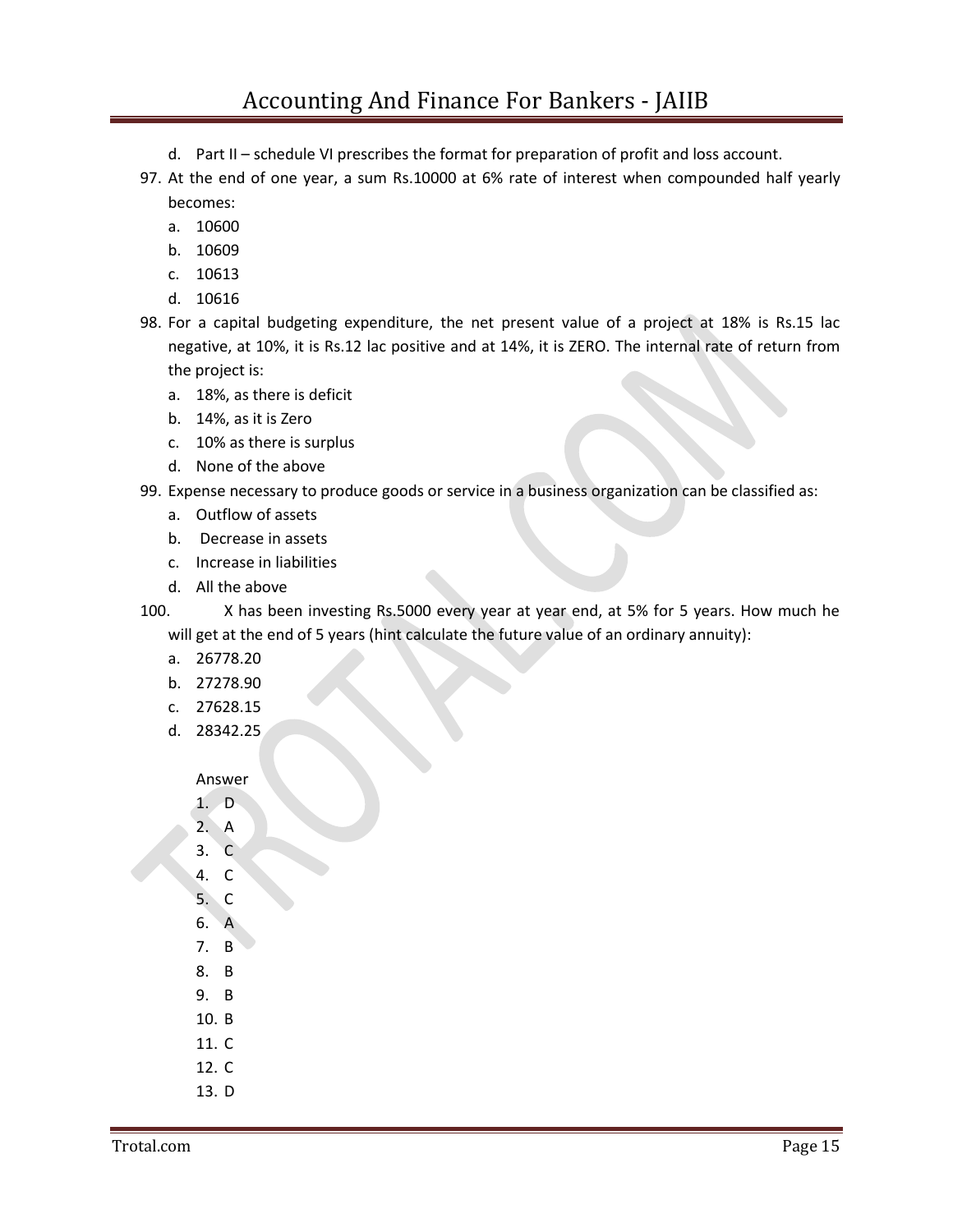| 14. C |  |
|-------|--|
| 15. D |  |
| 16. C |  |
| 17. A |  |
| 18. A |  |
| 19. D |  |
| 20. A |  |
| 21. D |  |
| 22. C |  |
| 23. D |  |
| 24. B |  |
| 25. B |  |
| 26. A |  |
| 27. C |  |
| 28. C |  |
| 29. D |  |
| 30. D |  |
| 31. A |  |
| 32. C |  |
| 33. C |  |
| 34. A |  |
| 35. B |  |
| 36. A |  |
| 37. C |  |
| 38. D |  |
| 39. C |  |
| 40. B |  |
| 41. D |  |
| 42. A |  |
| 43. A |  |
| 44. B |  |
| 45. C |  |
| 46. A |  |
| 47. C |  |
| 48. A |  |
| 49. D |  |
| 50. C |  |
| 51. B |  |
| 52. A |  |
| 53. B |  |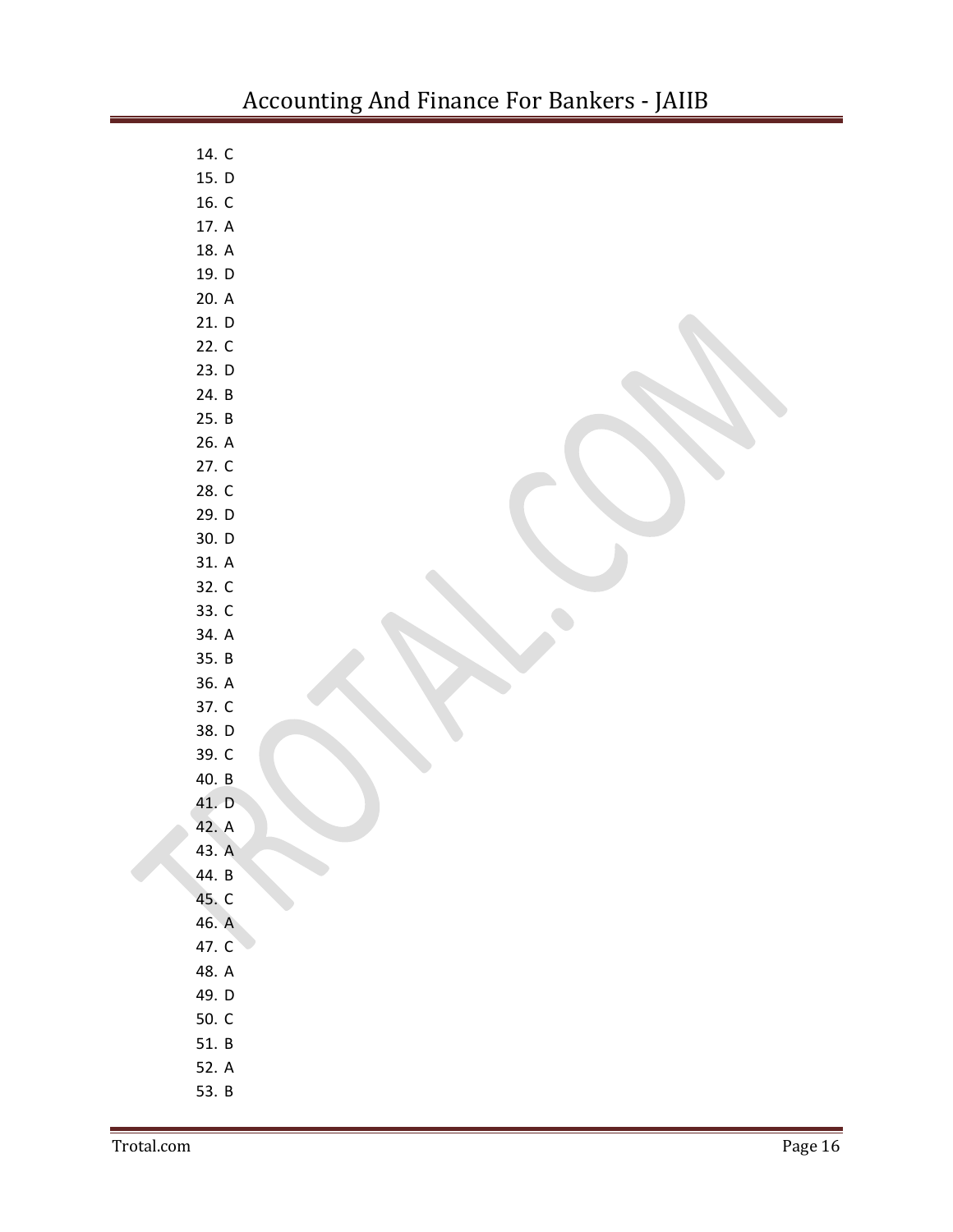